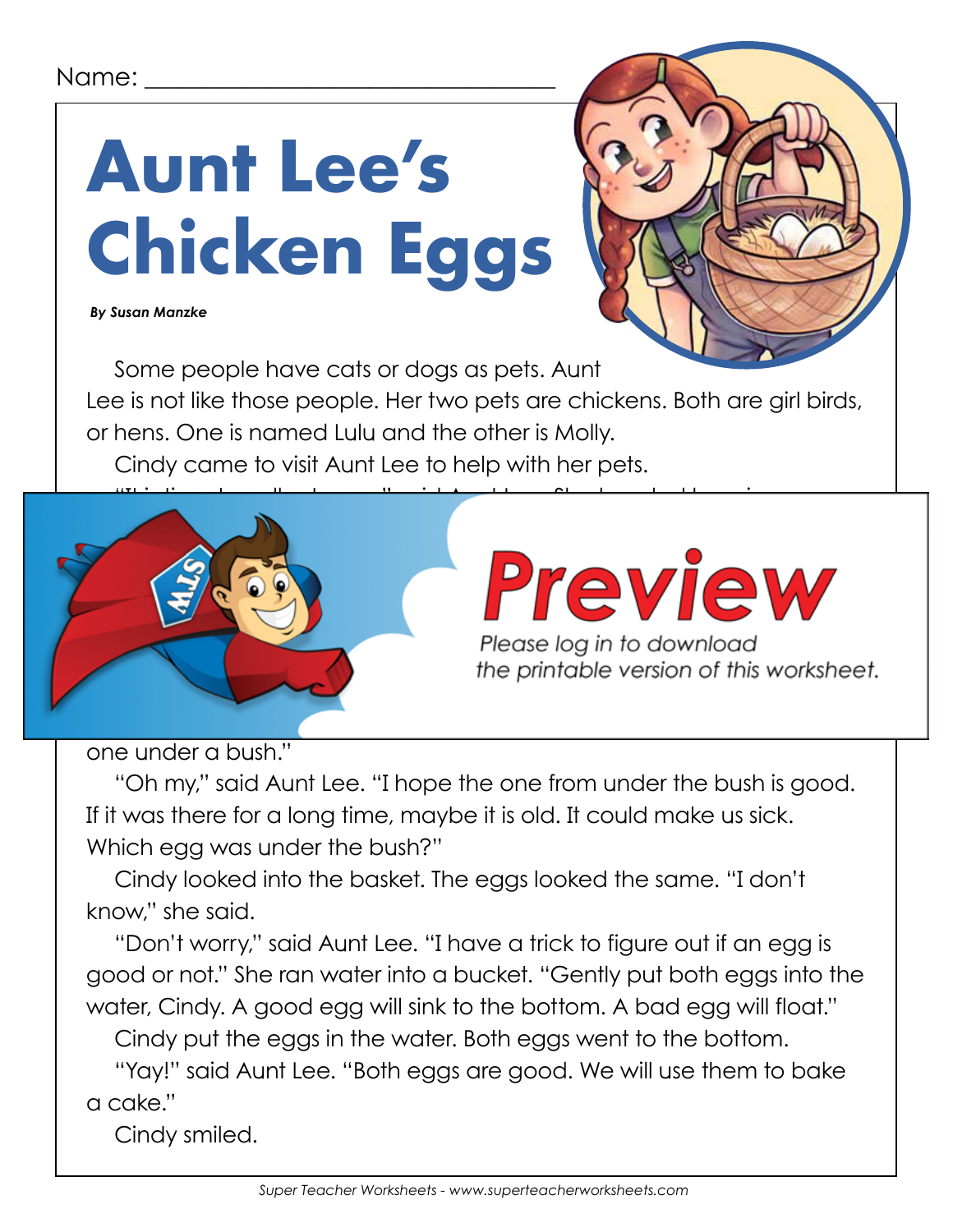#### Name:



- **4.** Aunt Lee was afraid that...
	- **a.** one of the eggs had a baby chick in it.
	- **b.** one of the eggs was not round enough.
	- **c.** one of the eggs was brown and one was white.
	- **d.** one of the eggs could make them sick.
- **5.** How could Aunt Lee tell the eggs were fresh and safe to eat?

 $\overline{\phantom{a}}$  , and the contract of the contract of the contract of the contract of the contract of the contract of the contract of the contract of the contract of the contract of the contract of the contract of the contrac

 $\overline{\phantom{a}}$  , and the contract of the contract of the contract of the contract of the contract of the contract of the contract of the contract of the contract of the contract of the contract of the contract of the contrac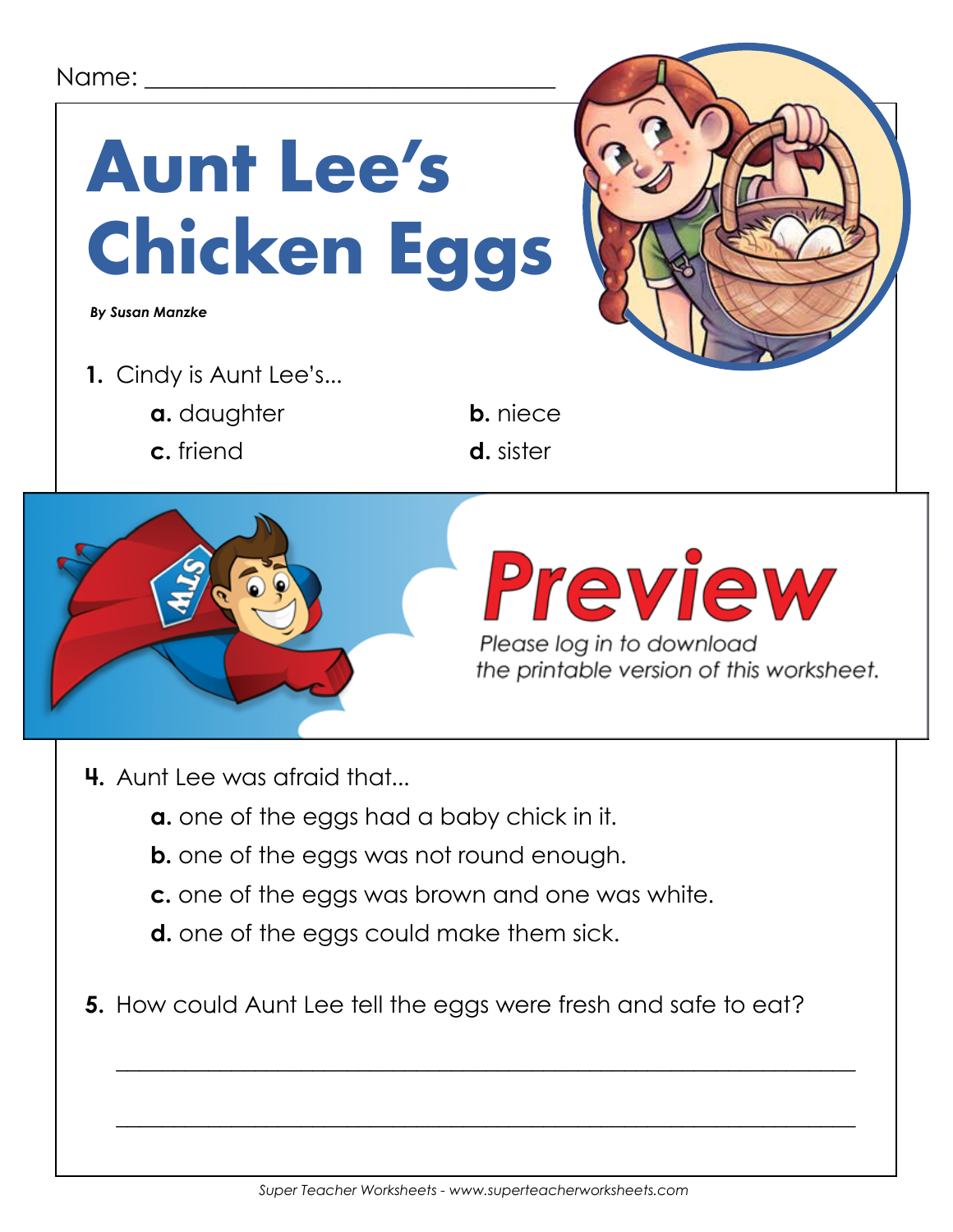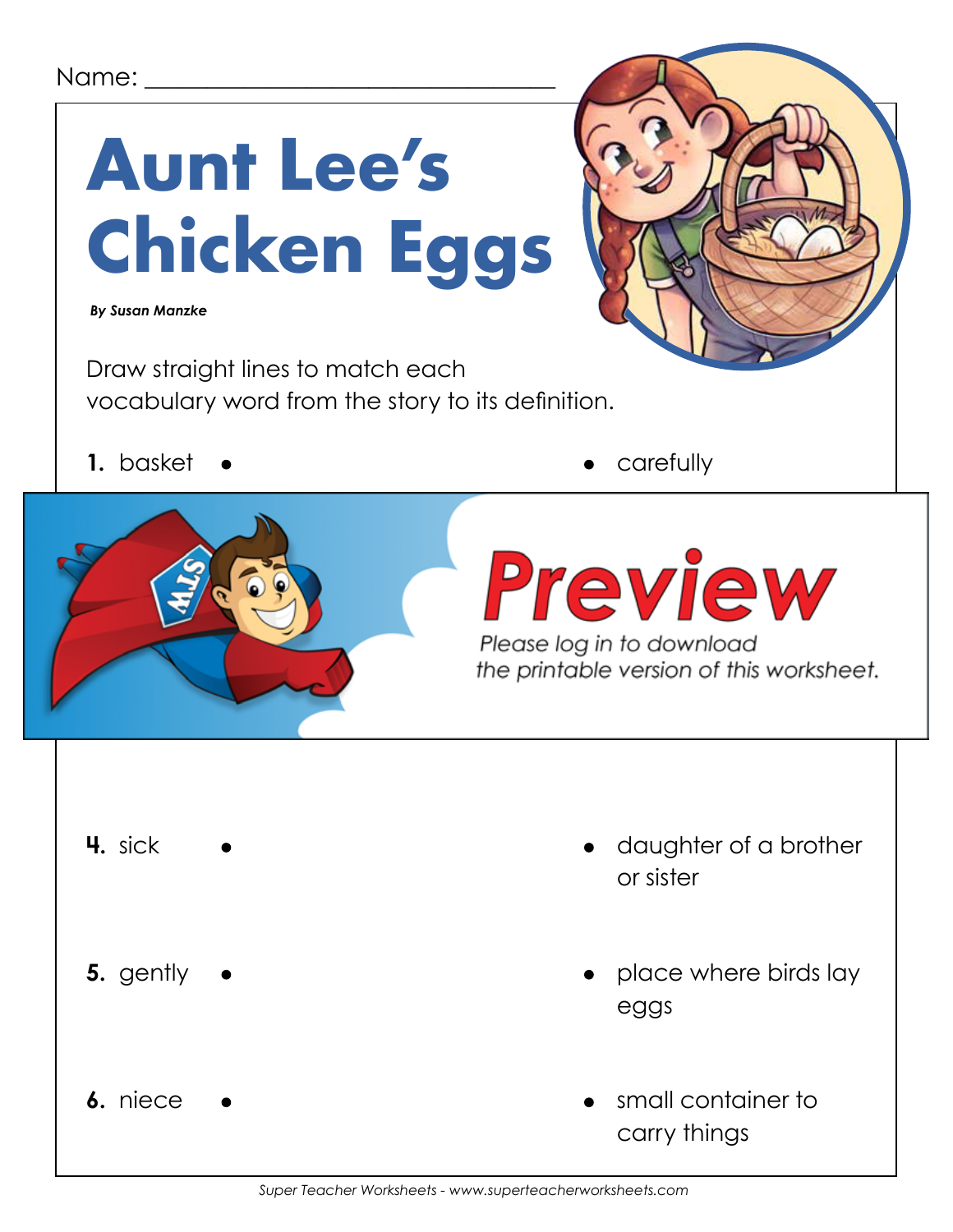### **ANSWER KEY**

## **Aunt Lee's Chicken Eggs**

**a.** daughter **b. niece**

**c.** friend **d.** sister

**3.** Where did she find the second egg?

**She found it under a bush.**

**a.** one of the eggs had a baby chick in it.

**b.** one of the eggs was not round the eggs was not round that the equation of the equation of the equation of the equation of the equation of the equation of the equation of the equation of the equation of the equation of

**d. one of the eggs could make them sick.**

**c.** One of the eggs was brown and one was well as well as well as well as well as well as well as well as well as well as well as well as well as well as well as well as well as well as well as well as well as well as wel

**4.** Aunt Lee was afraid that...

### Please log in to download<br>the printable version of this worksheet.

**5.** How could Aunt Lee tell the eggs were fresh and safe to eat?

 $\mathcal{L}_\mathcal{L}$  , and the set of the set of the set of the set of the set of the set of the set of the set of the set

**She found it in the chicken house (in a nest).**

 $\mathcal{L} = \{ \mathcal{L} \mid \mathcal{L} \in \mathcal{L} \}$ 

\_\_\_\_\_\_\_\_\_\_\_\_\_\_\_\_\_\_\_\_\_\_\_\_\_\_\_\_\_\_\_\_\_\_\_\_\_\_\_\_\_\_\_\_\_\_\_\_\_\_\_\_\_\_\_\_\_\_\_\_\_\_\_\_ **She put them in a bucket of water. Bad eggs float,** 

\_\_\_\_\_\_\_\_\_\_\_\_\_\_\_\_\_\_\_\_\_\_\_\_\_\_\_\_\_\_\_\_\_\_\_\_\_\_\_\_\_\_\_\_\_\_\_\_\_\_\_\_\_\_\_\_\_\_\_\_\_\_\_\_ **and fresh eggs sink.**